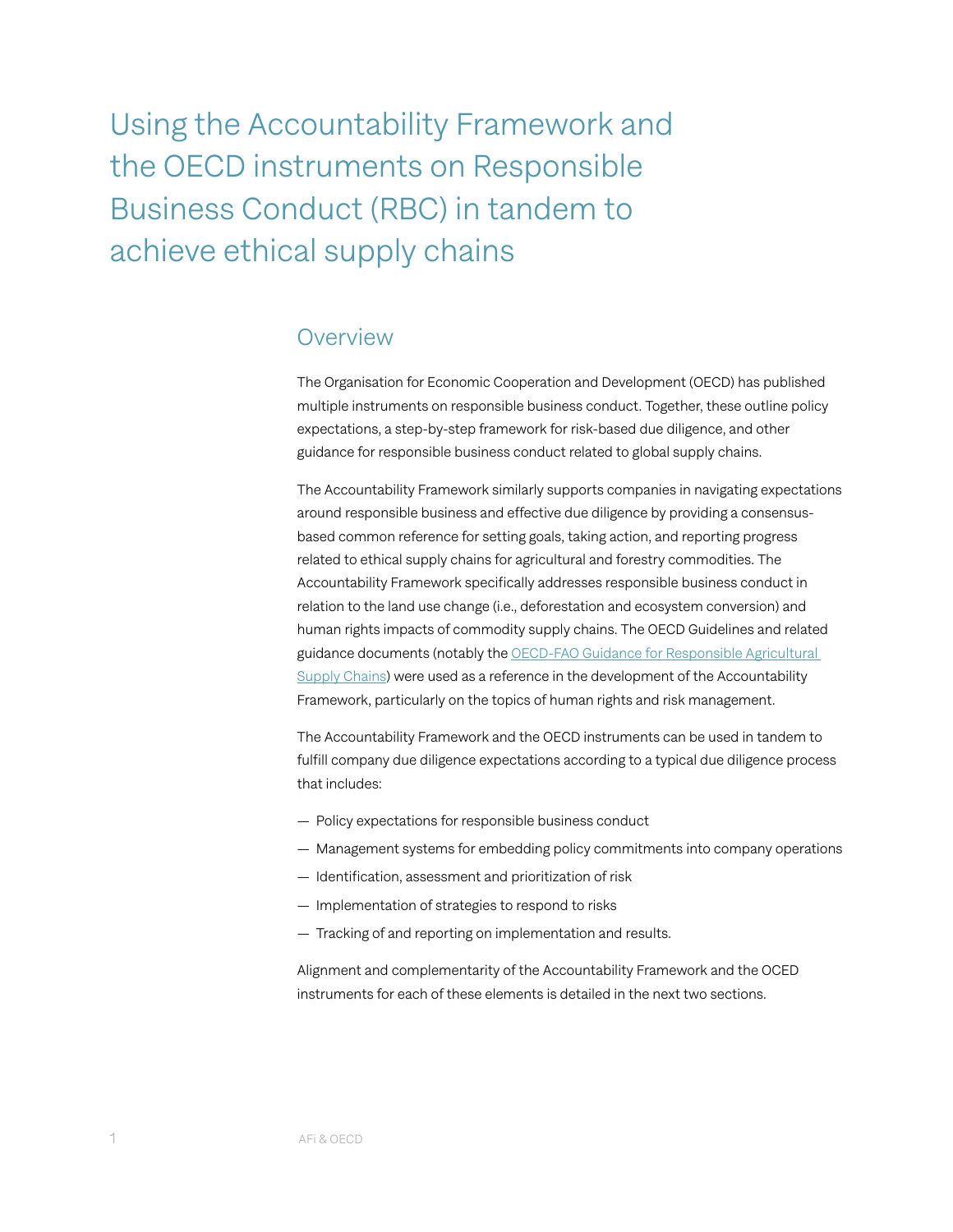# Policy expectations for responsible business conduct

#### Policy commitments to respect human rights

The Accountability Framework (Core Principle 2) and the OECD recommendations (Items 1-3 of the OECD-FAO Guidance Model Enterprise Policy and Annex B) are aligned and provide similar expectations regarding supply chains that respect human rights. Both:

- Set clear and aligned expectations for respecting the rights of indigenous peoples, local communities, and workers, including remedy in cases where the company caused or contributed to human rights harms
- Set clear and aligned expectations for companies to have grievance mechanisms and robust stakeholder engagement processes
- Incorporate the UN Guiding Principles on Business and Human Rights (UNGP) and the International Labour Organization (ILO) fundamental conventions

Both also provide guidance on implementing the above expectations (detailed in Annex A of the OECD-FAO Guidance and in multiple AFi Operational Guidance documents)

To support companies in establishing policy commitments on human rights, the Accountability Framework provides clear and standardized expectations within Core Principle 2.

#### Policy commitments on environmental protection

The Accountability Framework (Core Principle 1) and the OECD-FAO Guidance (Item 8 of the Model Enterprise Policy) include policy elements on environmental protection.

The OECD-FAO Guidance provides a broad orientation to environmental quality overall, which includes preventing or minimizing pollution and negative impacts to forests, ensuring sustainable and efficient use of natural resources, supporting and conserving biodiversity, and protecting High Conservation Value areas.

The Accountability Framework complements this by providing greater detail and specifying that supply chains should be free from deforestation and ecosystem conversion. This specificity is provided in the form of Core Principles, definitions, and guidance that companies can incorporate directly into their policy commitments, implementation systems, and disclosure practices. The Framework also specifies the need for cutoff dates and remedy in cases where the company caused or contributed to deforestation or ecosystem conversion.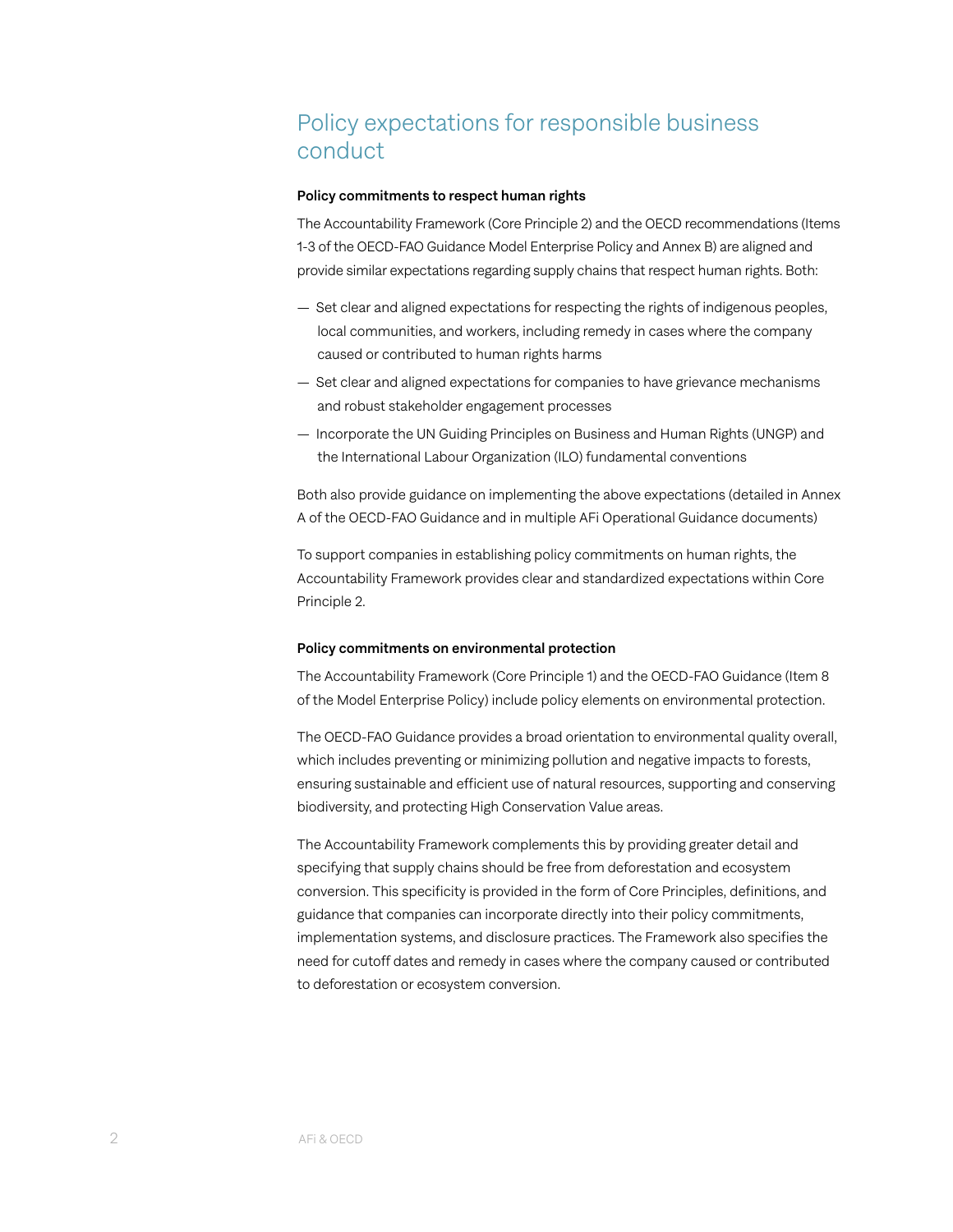#### Policy scope and specifications

Both the OECD-FAO Guidance (Chapter 2) and the Accountability Framework (Core Principle 3):

- Specify that policy commitments should be applied at the corporate group level
- Recognize that it may take time for companies to fulfil commitments, and therefore set expectations for developing implementation plans with time-bound targets that should be monitored to assess and report progress

While the OECD-FAO Guidance focuses on agricultural supply chains (Chapter 1 and Note 1), the Accountability Framework addresses both agriculture and forestry.

## Step-by-step process for risk-based due diligence

#### Management systems for embedding policy commitments into company operations

The OECD-FAO Guidance (Step 1 of the OECD-FAO framework for risk-based due diligence) and the Accountability Framework (Core Principle 4) are aligned in expectations for companies to adopt management systems, endorsed at the senior level, that integrate commitments into company policies and practices.

Both set expectations for traceability and control along the supply chain. The Accountability Framework (Core Principle 5) provides specificity regarding adequate levels of traceability and available means to achieve it. The OECD-FAO Guidance (Steps 1, 2, and 4) additionally recommends establishing controls, supply chain mapping, and verifying due diligence at control "choke points."

Both also set expectations for supplier engagement strategies, with guidance on effective implementation (OECD-FAO Guidance Step 1.4 and Accountability Framework Core Principle 6). The AFi's Operational Guidance on Supply Chain Management provides additional guidance to support companies in supplier engagement.

#### Identification, assessment and prioritization of risk

The OECD-FAO Guidance (Step 2 of the OECD-FAO framework for risk-based due diligence) and the Accountability Framework (Core Principle 5) are aligned in expectations for ongoing assessment of environmental and social risks associated with company production and sourcing. Both also offer guidance on characteristics of effective risk assessment.

The OECD-FAO Guidance complements the Framework's Operational Guidance on Supply Chain Management by further providing a comprehensive list of possible risks and associated risk mitigation measures (Annex A), as well as guidance on prioritizing action based on severity and likelihood of identified risks.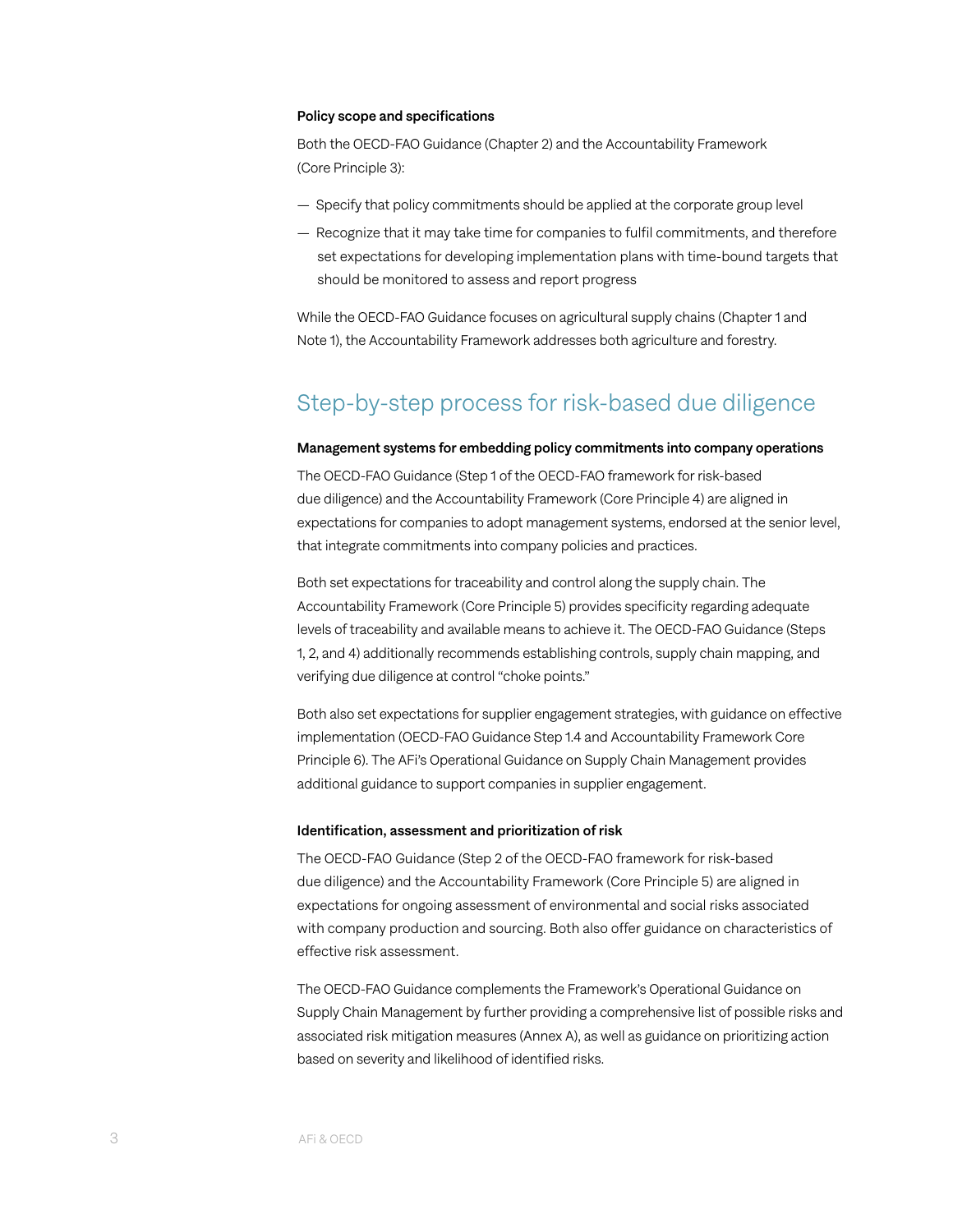#### Implementation of strategies to respond to risks

The OECD-FAO Guidance (Step 3 of the OECD-FAO framework for risk-based due diligence and Annex A) and the Accountability Framework (Core Principles 1-9) are aligned in expectations to cease, prevent, and mitigate adverse impacts. These are further differentiated according to whether the company caused, contributed to, or was linked to the impact. More specifically, Core Principles 1 and 2 address policy-level commitments to cease prevent, and mitigate adverse impacts; Core Principles 5 and 6 describe how downstream buyers implement these expectations; and Core Principles 7-9 describe how they are implemented by upstream suppliers who own or manage land.

Both also call on companies to develop implementation plans to address risks, and the OECD-FAO Guidance (Annex A) provides recommendations on actions companies can take to address specific risks.

To address complaints and disputes early and to provide for effective remedy, both set the expectation that companies adopt operational-level grievance mechanisms and that these mechanisms adhere to the effectiveness criteria laid out by Section 31 of the UN Guiding Principles on Business and Human Rights

In the case of supplier non-compliance, both take the approach that the first course of action should generally be to retain commercial relationships and leverage these to help resolve impacts or risks, with suspension or termination when impacts are severe enough to warrant such action and/or when attempts to prevent or mitigate the impacts have failed.

#### Tracking of and reporting on implementation and results

The OECD-FAO Guidance (Steps 4 and 5 of the OECD-FAO framework on risk-based due diligence) and the Accountability Framework (Core Principles 11 and 12) are aligned in expectations to monitor, verify, and report on the due diligence process, on activities to address identified risks, and on the outcomes of those activities. Companies are expected to track and report on compliance with (or progress toward) their environmental and social commitments and obligations. For a downstream company, this includes assessing performance across the company's supplier portfolio. Further, monitoring results should be used to guide continuous improvement of the company's due diligence process.

Independent verification and information disclosure are key elements of this process. Both highlight the need for supplier control mechanisms to be in place (referred to as "choke points" in the OECD-FAO Guidance) to verify the adequacy of the due diligence carried out by a company's direct suppliers on suppliers further upstream in the supply chain.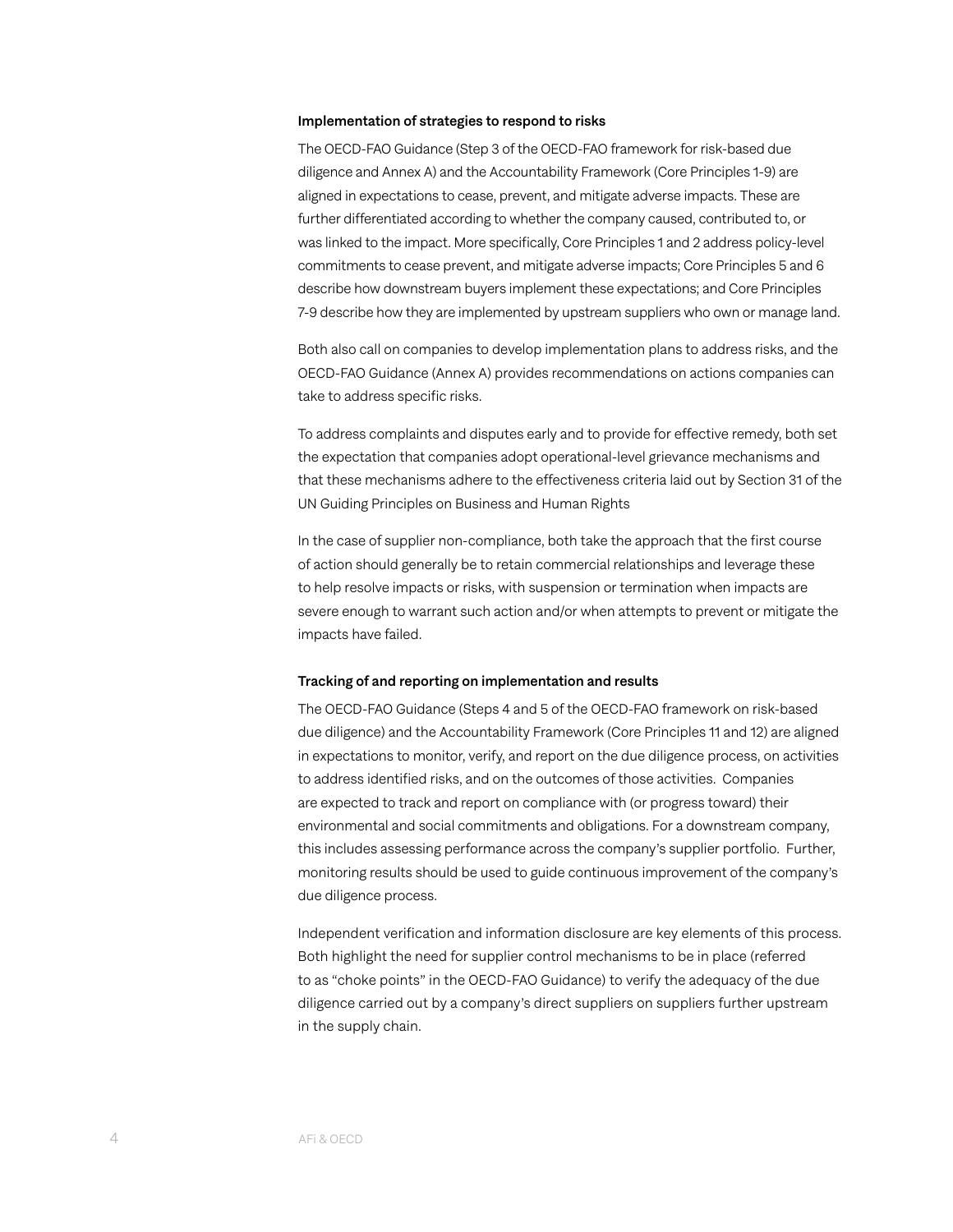The OECD-FAO Guidance does not provide specific guidance for monitoring deforestation. In this regard, the Accountability Framework complements the OECD-FAO Guidance by providing guidance on approaches for monitoring deforestation.

#### Achieving commitments through collaboration

The OECD-FAO Guidance (notably the Introduction section on Key Concepts) highlights that companies can collaborate with industry peers on due diligence to ensure that the process is mutually reinforcing and reduces costs, with due regard to competition and data privacy issues. The Accountability Framework (Core Principle 10 and related Operational Guidance) addresses the need for companies to engage with landscape and multi-stakeholder approaches to contribute to systemic changes beyond their own supply chains.

#### Guidance to companies

Companies can use both the Accountability Framework and the OECD-FAO Guidance as references for responsible conduct in supply chains that respects the rights of indigenous peoples, local communities (IP/LC) and workers. The Framework and its supporting tools (e.g., [How to write a strong ethical supply chain policy](https://accountability-framework.org/how-to-use-it/resources-library/how-to-write-a-strong-ethical-supply-chain-policy/)) can help companies develop policy commitments that are clear, operable, and aligned with the OECD-FAO guidance.

Companies can also use the Accountability Framework's principles, definitions, and guidance to further elaborate credible and practical commitments to eliminate deforestation and ecosystem conversion from production and sourcing of agricultural and forestry commodities.

Companies can use both the Accountability Framework and the OECD-FAO Guidance to inform their approach to company management systems and supplier engagement, as both include similar expectations and recommend similar due diligence processes. The OECD-FAO Guidance specifies this approach through its 5-step framework for risk-based due diligence while the Framework specifies it through its Core Principles 4-12 and associated [Operational Guidance](https://accountability-framework.org/the-framework/contents/operational-guidance/). The OECD-FAO Guidance's Annex A related to risk assessments can further support companies in operationalizing the Accountability Framework's expectations on the topic of risk assessment.